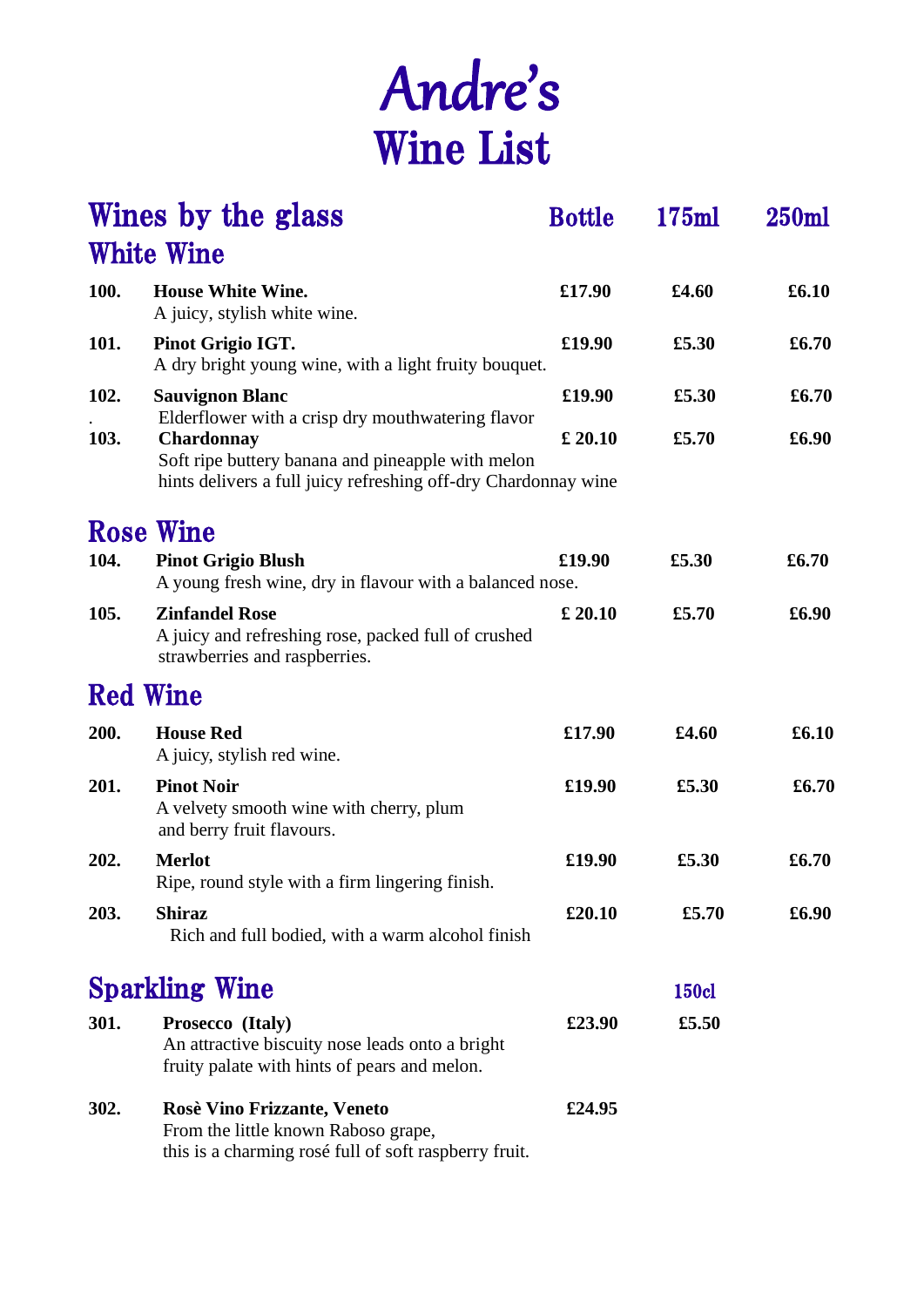## **White Wine**

| 111  | Falanghina<br>Full bodied and straw coloured, a great match for poultry or seafood.                                                                                                                                                         | £24.95  |
|------|---------------------------------------------------------------------------------------------------------------------------------------------------------------------------------------------------------------------------------------------|---------|
| 112. | Verdicchio<br>A crisp, lemony, stylish dry white wine.                                                                                                                                                                                      | £24.95  |
| 113. | Gavi di Gavi<br>A light colour with a clean floral character. Fresh and crisp with a long finish.                                                                                                                                           | £31.95  |
| 114. | <b>Chablis</b><br>A classic Chablis with freshness, minerality and good weight.                                                                                                                                                             | £35.95  |
| 115. | <b>Sancerre</b><br>Intense flavours of lime peel and gooseberries with a steely minerality.                                                                                                                                                 | £37.95  |
| 116. | <b>Macon Villages</b><br>Buttery, slightly smoky Chardonnay with attractive lemony acidity.                                                                                                                                                 | £.33.50 |
| 117. | <b>Chenin Blanc,</b><br>A fruity, crisp and well-balanced wine with combinations of tropical fruit and apple<br>flavours. The combination of residual sugar and acidity gives the wine a clean crisp palate<br>with a lingering aftertaste. | £25.95  |
| 118. | Rioja<br>Fresh and crisp dry white with hints of tropical fruit, smooth and well balanced. Very well<br>made wine from a go-ahead bodega.                                                                                                   | £25.95  |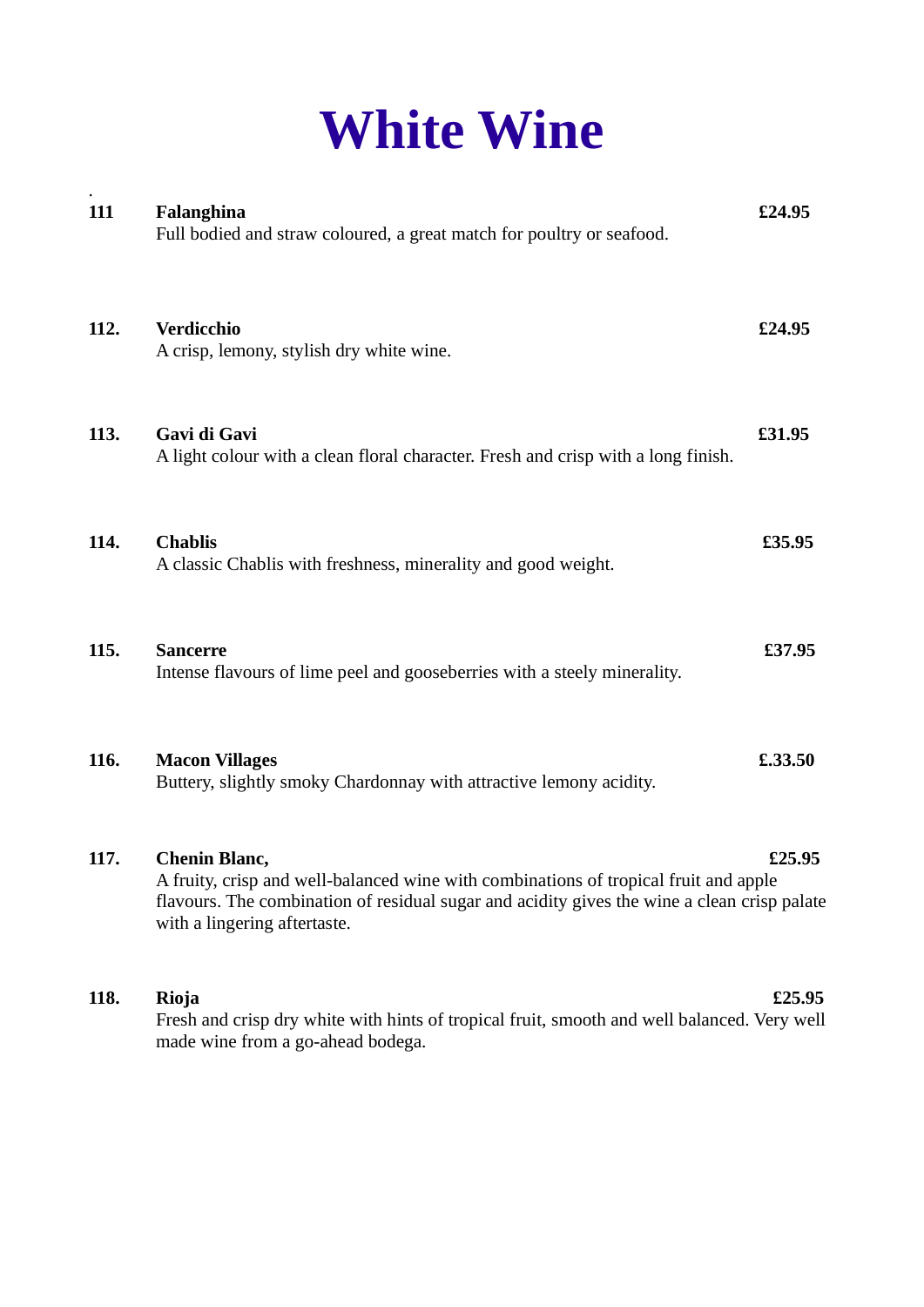## **Red Wine**

| 210. | <b>Chianti</b><br>Cherries and spice come through in this great value Chianti<br>from the hills around Sienna<br><b>Valpolicella</b><br>A lighter, more approachable style with ripe fruit and a nice herby,<br>spicy finish. |        |
|------|-------------------------------------------------------------------------------------------------------------------------------------------------------------------------------------------------------------------------------|--------|
| 211. |                                                                                                                                                                                                                               |        |
| 212. | <b>Salice Salentino</b><br>A dry red wine with a smoky nose and a tasty palate full of plums,<br>figs and spice.                                                                                                              | £25.95 |
| 213. | Barbera d'Asti<br>A classic dry red, rich in colour and body with a fine bouquet and flavour.                                                                                                                                 | £26.95 |
| 214. | Barolo DOCG,<br>A typical Barolo with aromas of dried fruit followed a rich mouthful of fruit.                                                                                                                                | £39.95 |
| 215. | <b>Amarone</b><br>A full bodied wine with magnificent flavours, dry and round with<br>a good nose. Intense fruit, with elegant tannins. Ideal with red meat or cheese.                                                        | £39.95 |
| 216  | <b>Chateauneuf-du-Pape</b><br>A lighter, more approachable style with ripe fruit and a nice herby,<br>spicy finish                                                                                                            | £39.95 |
| 217. | Rioja<br>This is a young wine without any oak, made to be drunk in its youth to<br>appreciate its lively fruit. Soft and ripe with juicy plum and blackcurrant<br>flavours.                                                   |        |
| 218. | <b>Malbec</b><br>Spicy plums and freshly crushed blackberries with a long finish. Great with steak.                                                                                                                           | £25.95 |